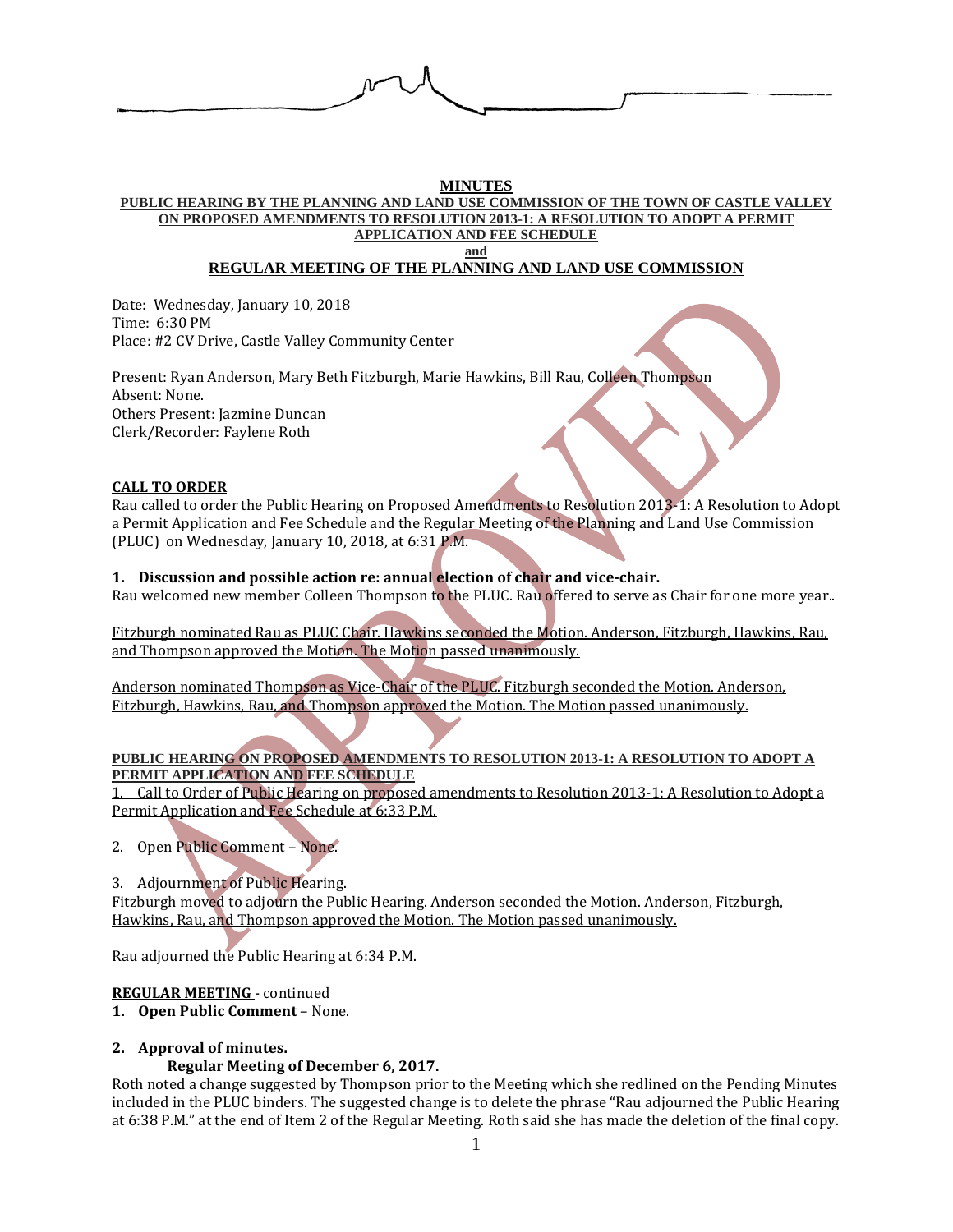

Fitzburgh moved to approve the Minutes as presented and corrected in the copy provided. Hawkins seconded the Motion. Anderson, Fitzburgh, Hawkins, Rau, and Thompson approved the Motion. The Motion passed unanimously.

#### **3. Reports.**

#### **Correspondence** – None. **Town Council (TC) Meeting** – Fitzburgh.

Fitzburgh reported that the TC approved the PLUC recommendations to adopt proposed amendments to Ordinances 85-3 and 2006-3 as presented at their December Meeting. She said that some changes had been added since the PLUC Meeting based on suggestions from the Town's Attorney to deal with duplications between ordinances that could create mistakes when future amendments are made. Fitzburgh also reported that the Town Council plans to send a letter to lot owners with multiple temporary dwellings (RVs or camp trailers) to explain the rules regarding single dwellings and request compliance by removing or storing the second RV/camp trailer and to notify property owners that penalty fees may be assessed. Former Mayor Erley is drafting a letter to turn over to Mayor Duncan.

# **Permit Agent** – Interim Permit Agent - Roth

- **Permit Activity**.

The Building Permit Report showed a nonroutine solar permit approved by the PLUC at its last Meeting and a Septic Permit for Lot 55.

## - **Updates on Recent Applications.**

Roth reported that a routine-CUP for Lot 54 has been received and is ready for approval later this week. She also said that a nonroutine building permit modification application on Lot 55 is likely to be presented at the next PLUC Meeting as well as a nonroutine building permit application with a variance on Lot 298. In addition, Roth reported that one of the owners of Lot 151 presented initial plans for a building permit for an addition to a noncomplying structure which was built to previous setbacks which are less than the current setbacks. She said they discussed the following options: redesign of the addition, a lot line adjustment, or a variance request. No decision was made.

Roth asked the PLUC Members for clarification of the procedure for the Building Permit Agent (BPA) to follow when a proposed project is not allowed by the Land Use Ordinance. It was explained that the Town Council is the land use authority for noncomplying structures with recommendation from the PLUC. The BPA's role is to discuss possibilities with the property owner and to steer the applicant to the proper authority. In this situation, the next step could be submitting redesigned plans or a lot line adjustment to remove the noncompliance to the PLUC for recommendation to the TC. Another option would be submitting a variance request to the Town Clerk.

PLUC Members discussed whether public hearings are required for boundary changes and lot line adjustments. Roth will inquire about this with the Utah Property Rights Ombudsman office.

Further discussion continued about the need for public hearings for variance requests. They requested that Roth add this discussion to next month's Agenda.

### **Procedural Matters.**

Roth announced that copies of the revised versions of Ordinances 85-3 and 2006-3 have been added to the back of their binders. She suggested reformatting Ordinance 85-3 to begin each chapter or section on a new page. She said this would reduce copying expense to just those pages that were affected by new amendments. PLUC Member agreed to try this with the next revision.

Fitzburgh asked to meet with Rau, Roth, and Hafey to review what changes to land use ordinances, permits, and the building permit information sheet should be considered over the next year. Some of the issues listed were updates to Ordinance 95-6, conditional use permit procedures, and identifying use for each room in building plans. Rau added mapping out a plan for addressing the General Plan review over the next year to allow sufficient time to prepare, circulate, and analyze a survey in order to rewrite and publish it on schedule. Mayor Duncan wants to increase public input. It was noted that the 5-year review for the general plan was a flexible guideline and that there is no requirement to change it. Changing demographics to secondhome owners and an aging population were mentioned and the potential conflicts with maintaining an active agriculture and livestock culture.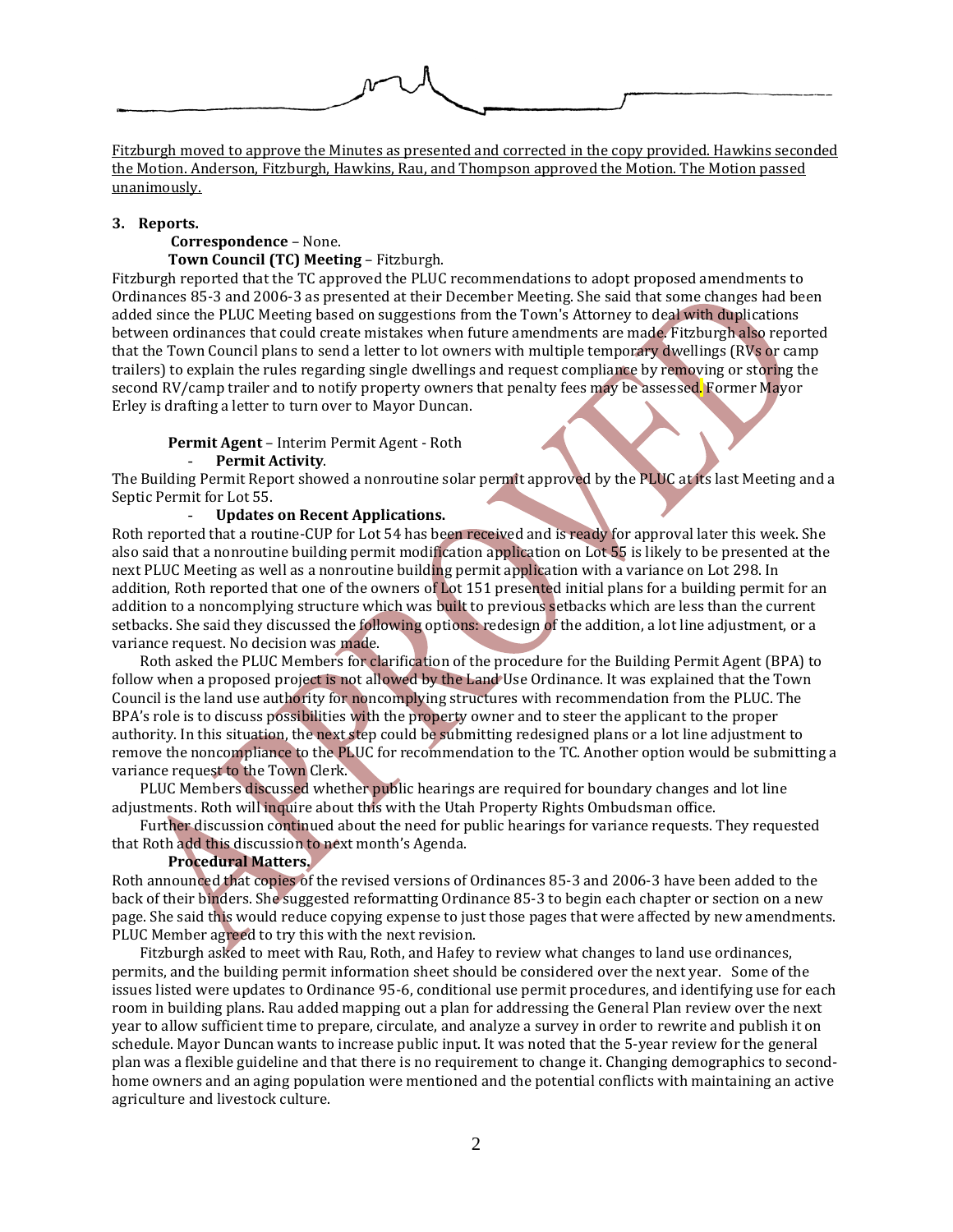

#### **NEW BUSINESS**

**4. Discussions and possible action re: amendments to Resolution 2013-1: A Resolution to Adopt a Permit Application and Fee Schedule1.**

Fitzburgh guided PLUC Members through the proposed amendments to Resolution 2013-1. The phrase "zoning requirement" was changed to "Land Use Regulations" throughout the document. The changes that relate to formatting, spelling, and grammar are not detailed here.

She referred to an introductory paragraph added to the Fee Schedule that would allow the Town to charge additional fees, as calculated by state law, when an outside professional service was deemed necessary to complete the plan review for a building permit application as described in Item 1. According to Fitzburgh, State code limits plan review fees to 65% of the building permit fee. The paragraph continues to refer to section 9.2 of Ordinance 85-3 which requires that any other costs incurred in hiring a professional beyond the plan review to be subject to a \$500.00 deposit from the applicant.

PLUC Members agreed to change the second sentence to read: "Additional (add "incurred") costs (delete "that incur") that exceed the Fees listed below are calculated per review of the submitted Application and are collected as part of the Total Application Fee." Fitzburgh said that the "Additional incurred costs that exceed the

Fees listed below" do not include those listed in Item 2 for outside professional services to complete the basic plan review.

In Item 5 the phrase "CV zoning requirements" was changed to "Town Land Use Regulations."

Item 6, sentence 2, was changed to read "The CV septic application (add "form") must be completed (add "and approved by the Town…") before a septic system is installed." In sentence 3 "the GC Permit" at the end of the sentence was spelled out to "Grand County Building Permit Application."

PLUC Members agreed to retain the supplemental information regarding septic application procedure at the suggestion of Roth, the former Building Permit Agent. Roth said she thought it was a good opportunity to remind potential applicants of the sequencing of the septic permit process.

In Item 9, the phrase "if required" was added at the end because State code states that some home-based businesses cannot be charged for a business license. The nonroutine CUP fee was increased because it takes more time and could include inspections.

In Item 10 the modifier "Required" was added to Business License Renewal to align it with changes in State code as referred to above.

According to Fitzburgh the variance and appeal fees cover the actual costs for the appeals officer plus a \$50.00 processing fee as suggested by the Town's attorney. She noted there had been no fees when the Board of Adjustments, staffed by volunteers, provided this service.

The asterisks in Items 1c, 5, 7, 9, and 12 were deleted. In #5 the phrase was put in parentheses. In #7 the \* was replaced with "\$" and the note referenced by the \* in 12 was moved to Item 12 and formatted to align with the other items.

Fitzburgh explained that Item 14, Land Use Violation offenses are established here as described in Ordinance 85-3, Section 9.3.B which states that civil penalties shall be specified and adopted "as established by resolution."

Hawkins inquired about increasing fees for Temporary Dwelling Permits. Roth said that site visits (drainage reviews) have increased the costs for approval. Fitzburgh noted that renewal fees did not increase. She said that State Code requires that fees cover the cost of processing. Hawkins asked whether TDP renewals were tied to construction time or were open-ended. Fitzburgh suggested looking it Ordinance 85-3 to determine what is says about renewals.

PLUC Members reviewed the Town's method of establishing fees by having the Building Permit Agent submit periodic reports that indicate the average costs for each type of permit. Fitzburgh said that the annual budget provides information on income from permits.

Roth suggested that the new solar energy system permits be observed over the next year to see how much time is required for their review. She thought the new permit forms for routine and nonroutine systems might streamline these applications.

Thompson offered to assist with formatting of this and future documents.